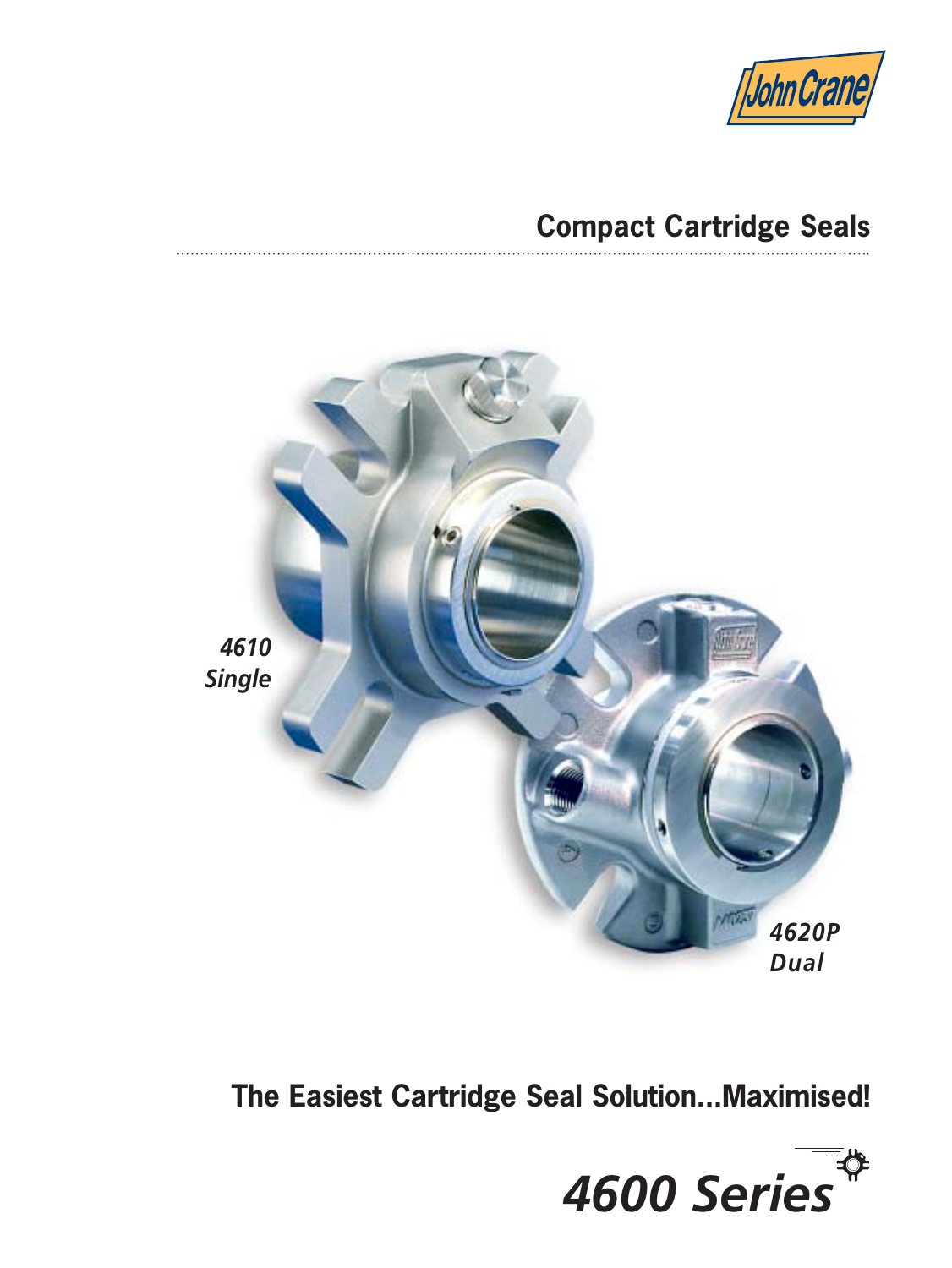# *4610* The Best Value...Easiest-to-Install Single O-Ring Cartridge Seal



#### **Optimised Running Face Design**

- Premium-grade carbon and silicon carbide are standard.
- Robust pin drive gives positive torque transmission.
- Hydraulically balanced for optimal performance.
- Face design optimised using proprietary computer simulation program technology.

#### **Nonclogging,**

#### **Crest-to-Crest Wave Spring**

- No small, easily clogged, and overcompressed helical coil springs.
- Less prone to corrosion problems.
- Uniform face loading.



#### **Unique Centralising Ring**

- No setting clips to be removed or lost.
- Accurately sets seal axially & radially.
- Helps prevent component damage from overcompression during seal installation.

#### **Compact Cartridge Design**

- Four-bolt gland for accurate seal setting.
- Precise investment cast gland plate design.
- Large flush connection drilling ensures optimum flow and allows seal chamber venting for horizontal and vertical applications.
- Factory preset and pressure tested assembly.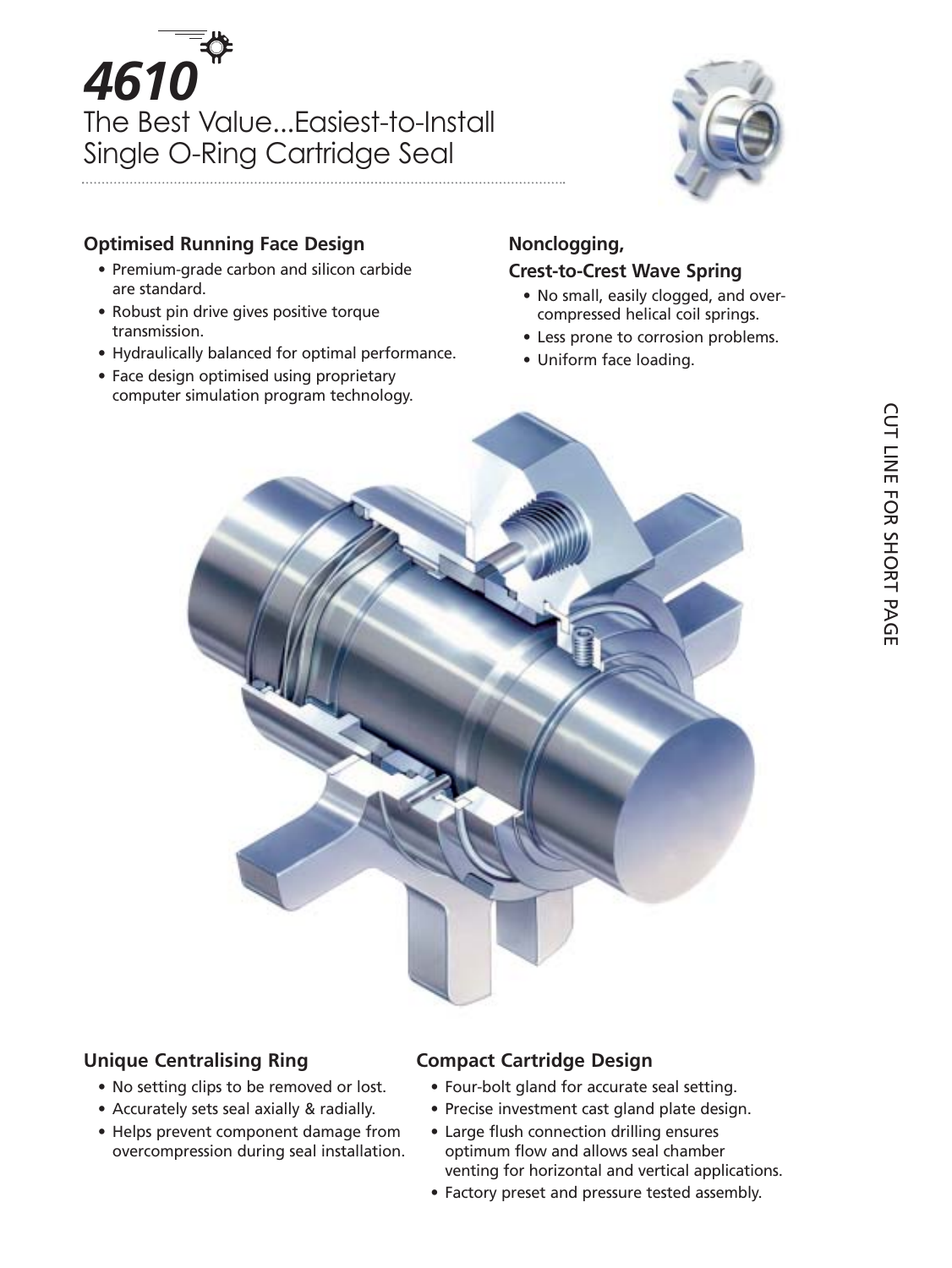# *4620P* The Best Value...Easiest-to-Install Dual O-Ring Cartridge Seal with Pumping Ring



#### **Dual Seal Arrangement**

- Incorporates an elastomer O-ring as the dynamic secondary sealing member.
- Inboard primary and mating ring reverse balance design allows for ID or OD pressurisation, permitting the dual seal to operate as an unpressurised tandem or pressurised double seal.
- Positive seal face closing forces are maintained in an upset pressure reversal situation, providing maximum safety and process containment.



#### **Flow-Optimised Design**

- Integral pumping ring arrangement.
- Tangential piping ports.
- Standard configuration provides increased cooling flow and face lubrication, greatly extending seal life.

#### **Cartridge Design**

- Factory-preset and pressure-tested assembly.
- The only dual cartridge design with centralising ring eliminating need for external setting clips.
- Eliminates potential assembly and installation errors.
- Increases pump reliability and process efficiency.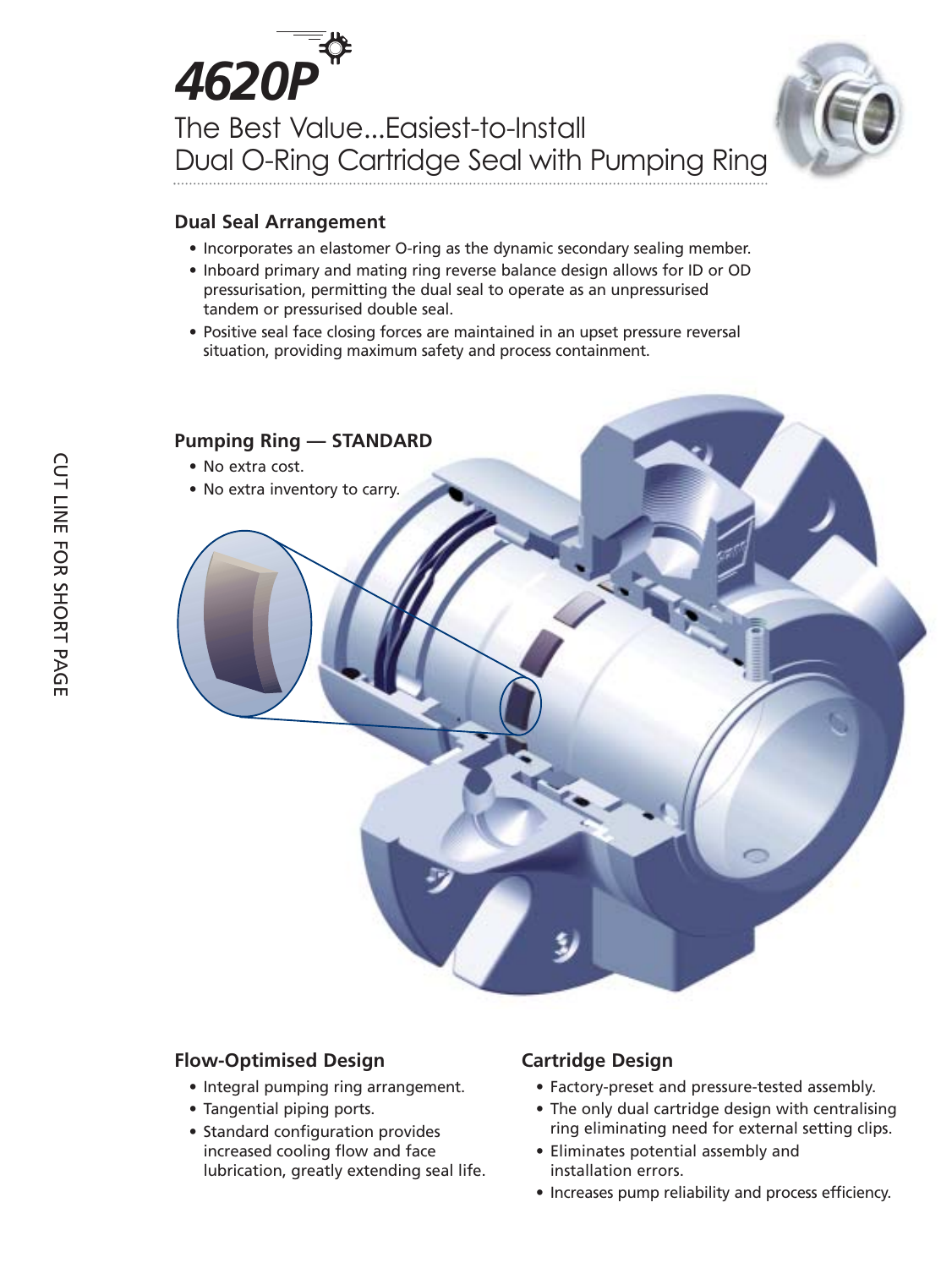



### **High-quality, innovative design reduces installation and maintenance costs for general industrial applications**

#### **John Crane combines proven technologies for optimal performance.**

The 4600 series cartridge seal is the complete affordable solution for liquid sealing satisfaction in industrial applications.

Type 4600 series meets key industry pump standards, and is designed to permit use in rotating shaft equipment including ANSI/DIN pumps, close-coupled pumps, vertical pumps, and similar rotating shaft equipment.

#### **The 4600 Series outperforms — in every way — all other seals in its class — without exception!**

Exceptionally reliable single (4610) or dual (4620P) mechanical seal for traditionally packed equipment and other applications.

It reduces:

- Wasteful Leakage
- Costly Equipment Damage
- Inefficient Pump Downtime
- Time-Consuming Maintenance Problems

Installation is fast and fool-proof. The 4600 series design allows it to fit the most popular metric and inch pumps without modification.

#### **Key Markets**

- Water & Wastewater
- Pulp & Paper
- Power Generation
- Chemical
- Food & Beverage
- Pharmaceutical
- Mining
- Steel Production
- General Industrial

The 4600 series cartridge seal is the most affordable sealing solution available. Low cost, ease of installation, and long life are just a few of the benefits you can expect when you purchase a 4600 Series seal.



**No measuring, no clips, no surprises... just affordable reliability from the world's leading seal manufacturer.**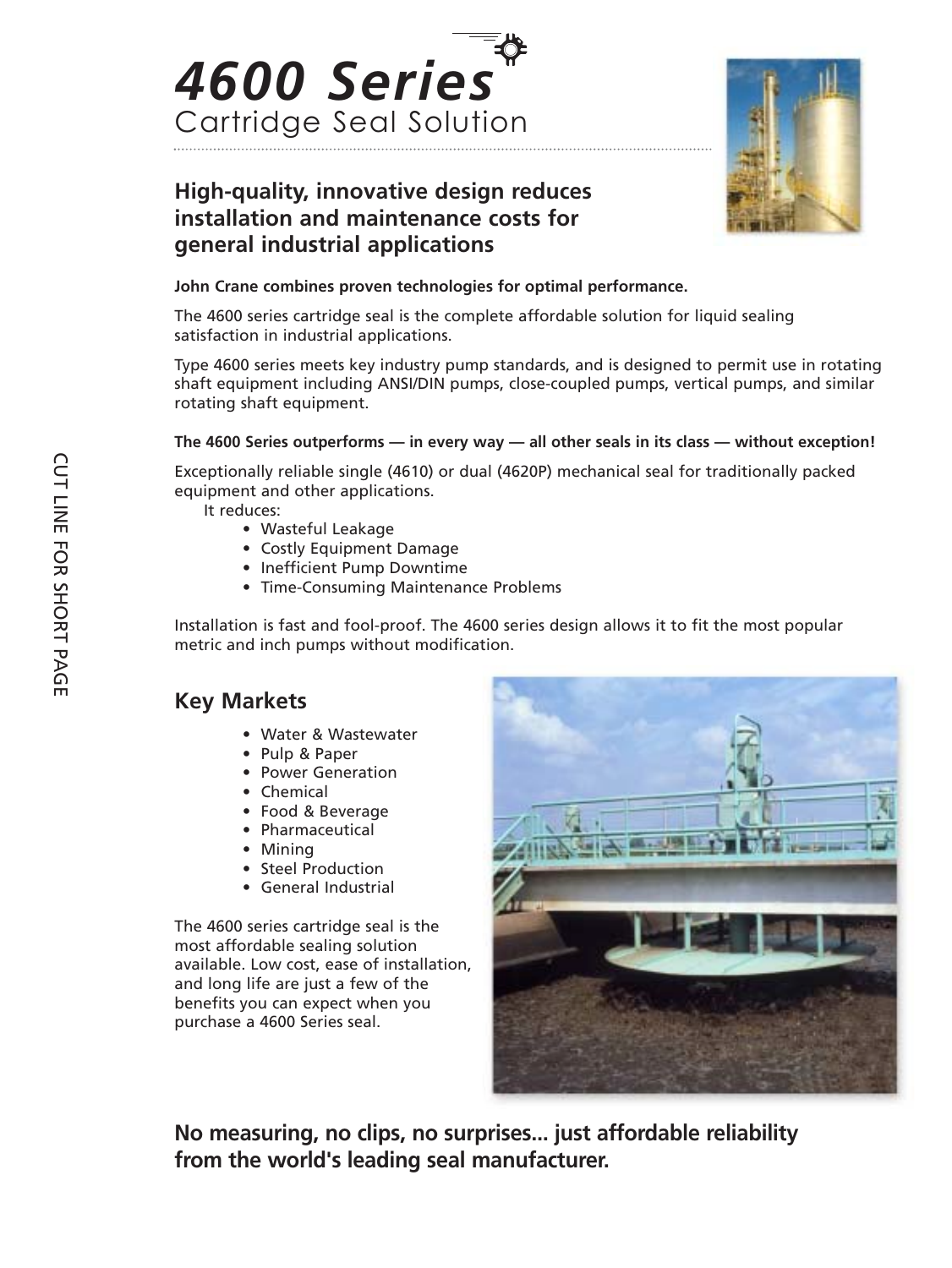## **Maximum Pressure Limits**

#### **Single Type 4610 / Tandem Type 4620P\***

#### **Process Pressure**

Up to 140mm / 5.625" : 15 bar g (220 psig)

| Double Type 4620P* |                                    |                                                           |  |  |  |  |  |
|--------------------|------------------------------------|-----------------------------------------------------------|--|--|--|--|--|
|                    | <b>Barrier Fluid</b><br>Pressure** | <b>Inboard Seal</b><br><b>Internal Pressure Rating***</b> |  |  |  |  |  |
|                    | 15 bar g (220 psig)                | 1-2 bar g (15 -30 psig) norm.<br>15 bar g (220 psig) max. |  |  |  |  |  |

\* Barrier fluid pressure relative to seal chamber pressure (API Plan 52 or 53) determines usage of the cartridge. As a tandem, the buffer pressure is lower<br>than process pressure; or as a double, the barrier pressure is hig

\*\* John Crane Engineering recommends barrier fluids having a viscosity less than 14cSt/65 SSU and fluid lubricity that is equal to or better than water at<br>- 40°C. It is recommended that the barrier temperature be maintaine

\*\*\* Inboard seal (Process side) internal pressure rating is defined as the Barrier Fluid Pressure minus the Process Pressure.

#### **Basic Pressure Rating**

# **Multiplier Factors – C on SiC**

**Pressure rating for 4610 and 4620 inboard seals (graph 1)**



**Calculating the maximum pressure for carbon v silicon when operating temperature is above 110 DegC**



Multiply maximum pressure from graph 1 by de-rating factor on vertical axis to obtain maximum working pressure

## **Multiplier Factors – SiC on SiC**

**Calculating the maximum pressure for silicon v silicon when operating temperature is above 80 DegC**



Multiply maximum pressure from graph 1 by de-rating factor on vertical axis to obtain maximum working pressure

## **Materials of Construction**

Seat/Mating Ring Silicon Carbide

Spring **Hastelloy C® Hastelloy C®** Gasket, Centering Ring Glass-filled PTFE

**Component Component Standard** *Optional* 

Hardware 316 Stainless steel or better

Face/Primary Ring **Carbon Graphite Carbon Graphite** *Silicon Carbide (Inboard Only)* O-Ring Fluoroelastomer *Ethylene Propylene Perfluoroelastomer* 

Hastelloy C is a registered trademark of Haynes International, Inc.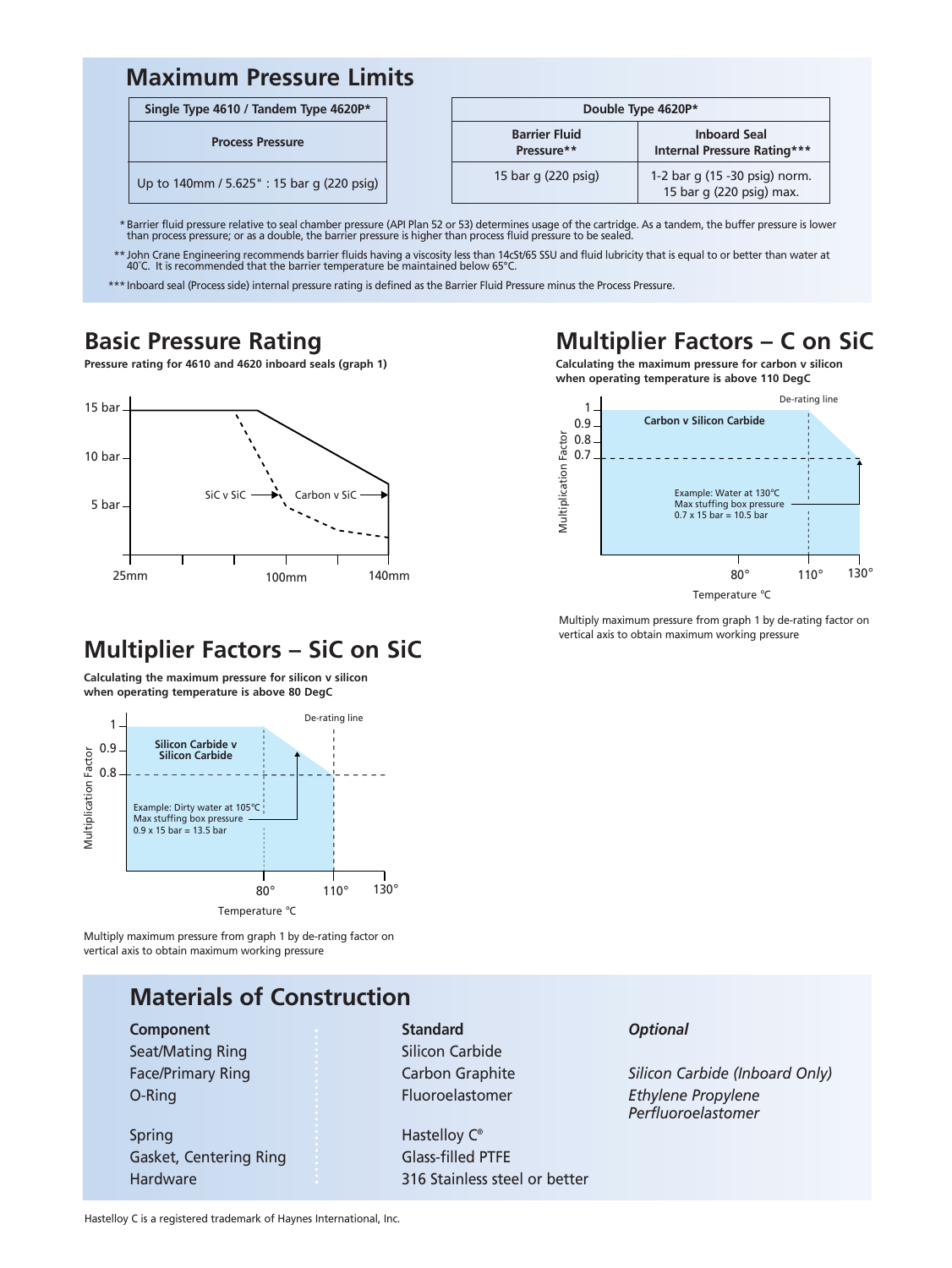# Typical Arrangement/Dimensional Data





See Installation Instructions for piping arrangements.

|                                               |                |                                           | <b>Type 4610 Dimensional Data (inches)</b> |                |                |              |              |                |
|-----------------------------------------------|----------------|-------------------------------------------|--------------------------------------------|----------------|----------------|--------------|--------------|----------------|
| D <sub>1</sub><br><b>Shaft</b><br><b>Size</b> | Min.           | D <sub>4</sub><br><b>Box Bore</b><br>Max. | D <sub>26</sub>                            | L90            | L91<br>Min.    | Min.         | N<br>Max.    | М              |
| 1.000                                         | 1.615          | 1.940                                     | 4.125                                      | 1.422          | 1.267          | 2.62         | 3.75         | 0.437          |
| 1.125                                         | 1.730          | 2.060                                     | 4.250                                      | 1.422          | 1.267          | 2.75         | 3.87         | 0.437          |
| 1.250                                         | 1.875          | 2.190                                     | 4.370                                      | 1.422          | 1.267          | 2.87         | 4.00         | 0.437          |
| 1.375                                         | 2.000          | 2.310                                     | 4.500                                      | 1.422          | 1.267          | 3.06         | 4.12         | 0.437          |
| 1.500                                         | 2.250          | 2.500                                     | 5.000                                      | 1.462          | 1.313          | 3.43         | 4.50         | 0.563          |
| 1.625                                         | 2.360          | 2.500                                     | 5.000                                      | 1.462          | 1.313          | 3.43         | 4.50         | 0.563          |
| 1.750                                         | 2.500          | 2.625                                     | 5.250                                      | 1.462          | 1.313          | 3.56         | 4.75         | 0.563          |
| 1.875                                         | 2.625          | 3.000                                     | 5.500                                      | 1.462          | 1.313          | 3.87         | 5.00         | 0.563          |
| 2.000                                         | 2.750          | 3.000                                     | 5.500                                      | 1.462          | 1.313          | 3.87         | 5.00         | 0.563          |
| 2.125                                         | 2.875          | 3.310                                     | 5.750                                      | 1.462          | 1.313          | 4.37         | 5.12         | 0.563          |
| 2.250                                         | 3.000          | 3.310                                     | 5.750                                      | 1.462          | 1.313          | 4.37         | 5.12         | 0.689          |
| 2.375                                         | 3.130          | 3.560                                     | 6.000                                      | 1.462          | 1.313          | 4.62         | 5.37         | 0.689          |
| 2.500                                         | 3.250          | 3.875                                     | 6.250                                      | 1.462          | 1.433          | 4.87         | 5.62         | 0.689          |
| 2.625                                         | 3.500          | 3.875                                     | 6.250                                      | 1.482          | 1.433          | 4.87         | 5.62         | 0.689          |
| 2.750                                         | 3.740          | 3.875                                     | 6.250                                      | 1.482          | 1.433          | 4.87         | 5.62         | 0.689          |
| 2.875                                         | 4.000          | 4.500                                     | 8.110                                      | 1.811          | 1.673          | 5.71         | 6.59         | 0.811          |
| 3.000                                         | 4.000          | 4.500                                     | 8.110                                      | 1.811          | 1.673          | 5.71         | 6.59         | 0.811          |
| 3.125                                         | 4.252          | 4.748                                     | 8.110                                      | 1.811          | 1.673          | 5.94         | 6.59         | 0.811          |
| 3.250                                         | 4.252          | 4.748                                     | 8.110                                      | 1.811          | 1.673          | 5.94         | 6.59         | 0.811          |
| 3.375                                         | 4.370          | 4.874                                     | 8.110                                      | 1.811          | 1.673          | 6.06         | 6.59         | 0.811          |
| 3.500                                         | 4.500          | 5.000                                     | 8.504                                      | 1.811          | 1.673          | 6.22         | 6.98         | 0.811          |
| 3.625<br>3.750                                | 4.626          | 5.118<br>5.252                            | 8.504                                      | 1.811          | 1.673          | 6.30         | 6.98<br>8.17 | 0.811          |
| 3.875                                         | 4.752<br>4.874 | 5.374                                     | 9.685<br>9.685                             | 1.811<br>1.811 | 1.673<br>1.673 | 6.46<br>6.57 | 8.17         | 0.811<br>0.811 |
| 4.000                                         | 5.000          | 5.512                                     | 9.685                                      | 1.811          | 1.673          | 6.73         | 8.17         | 0.811          |
| 4.125                                         | 5.252          | 5.906                                     | 10.472                                     | 2.441          | 1.732          | 7.13         | 8.80         | 0.811          |
| 4.250                                         | 5.252          | 5.906                                     | 10.472                                     | 2.441          | 1.732          | 7.13         | 8.80         | 0.811          |
| 4.375                                         | 5.500          | 6.102                                     | 10.472                                     | 2.441          | 1.732          | 7.40         | 8.80         | 0.811          |
| 4.500                                         | 5.500          | 6.102                                     | 10.472                                     | 2.441          | 1.732          | 7.40         | 8.80         | 0.811          |
| 4.625                                         | 5.752          | 6.378                                     | 10.472                                     | 2.441          | 1.732          | 7.64         | 8.80         | 0.811          |
| 4.750                                         | 5.752          | 6.378                                     | 10.472                                     | 2.441          | 1.732          | 7.64         | 8.80         | 0.811          |
| 4.875                                         | 6.299          | 6.929                                     | 11.654                                     | 2.441          | 1.732          | 8.27         | 9.98         | 0.811          |
| 5.000                                         | 6.299          | 6.929                                     | 11.654                                     | 2.441          | 1.732          | 8.27         | 9.98         | 0.811          |
| 5.125                                         | 6.299          | 6.929                                     | 11.654                                     | 2.441          | 1.732          | 8.27         | 9.98         | 0.811          |
| 5.250                                         | 6.850          | 7.480                                     | 12.598                                     | 2.441          | 1.732          | 8.90         | 10.84        | 0.937          |
| 5.375                                         | 6.850          | 7.480                                     | 12.598                                     | 2.441          | 1.732          | 8.90         | 10.84        | 0.937          |
| 5.500                                         | 6.850          | 7.480                                     | 12.598                                     | 2.441          | 1.732          | 8.90         | 10.84        | 0.937          |
| 5.625                                         | 6.850          | 7.480                                     | 12.598                                     | 2.441          | 1.732          | 8.90         | 10.84        | 0.937          |

#### **Type 4610 Dimensional Data (metric)**

| <b>Seal</b>  | D <sub>1</sub><br><b>Shaft</b> |                | D <sub>4</sub><br><b>Box Bore</b> |            | L90      | L91      | N          |            | M            |
|--------------|--------------------------------|----------------|-----------------------------------|------------|----------|----------|------------|------------|--------------|
| <b>Size</b>  | <b>Size</b>                    | Min.           | Max.                              | <b>D26</b> |          | Min.     | Min.       | Max.       |              |
| 0240         | 24                             | 40.0           | 49.2                              | 104.8      | 30       | 34.5     | 66.7       | 95.3       | 11.1         |
| 0250         | 25                             | 41.0           | 49.2                              | 104.8      | 30       | 34.5     | 66.7       | 95.3       | 11.1         |
| 0280         | 28                             | 44.0           | 52.4                              | 108.0      | 30       | 34.5     | 69.9       | 98.4       | 11.1         |
| 0300         | 30                             | 46.0           | 55.6                              | 111.0      | 30       | 34.5     | 73.0       | 101.6      | 11.1         |
| 0320         | 32                             | 47.6           | 55.6                              | 111.0      | 30       | 34.5     | 73.0       | 101.6      | 11.1         |
| 0330         | 33                             | 49.0           | 58.7                              | 114.3      | 30       | 34.5     | 73.0       | 101.6      | 11.1         |
| 0350         | 35                             | 50.8           | 58.7                              | 114.3      | 30       | 34.5     | 77.8       | 104.8      | 11.1         |
| 0380         | 38                             | 57.15          | 63.5                              | 127.0      | 31       | 35.5     | 87.3       | 114.3      | 14.3         |
| 0400         | 40                             | 60.0           | 63.5                              | 127.0      | 31       | 35.5     | 87.3       | 114.3      | 14.3         |
| 0430         | 43                             | 63.0           | 66.7                              | 133.4      | 31       | 35.5     | 90.5       | 120.7      | 14.3         |
| 0450         | 45                             | 63.5           | 66.7                              | 133.4      | 31       | 35.5     | 90.5       | 120.7      | 14.3         |
| 0480         | 48                             | 66.7           | 76.2                              | 139.7      | 31       | 35.5     | 98.4       | 127.0      | 14.3         |
| 0500         | 50                             | 69.8           | 76.2                              | 139.7      | 31       | 35.5     | 98.4       | 127.0      | 14.3         |
| 0530         | 53                             | 73.0           | 84.1                              | 146.0      | 31       | 35.5     | 111.1      | 130.2      | 17.5         |
| 0555         | 55                             | 73.0           | 84.1                              | 146.0      | 31       | 35.5     | 111.1      | 130.2      | 17.5         |
| 0580         | 58                             | 79.4           | 90.5                              | 152.4      | 31       | 35.5     | 117.5      | 136.5      | 17.5         |
| 0600         | 60                             | 79.4           | 90.5                              | 152.4      | 31       | 35.5     | 117.5      | 136.5      | 17.5         |
| 0630         | 63                             | 82.6           | 98.4                              | 158.8      | 31       | 35.5     | 123.8      | 142.9      | 17.5         |
| 0650         | 65                             | 88.9           | 98.4                              | 158.8      | 34       | 36.0     | 123.8      | 142.9      | 17.5         |
| 0700         | 70                             | 95.0           | 98.4                              | 158.8      | 34       | 36.0     | 123.8      | 142.9      | 17.5         |
| 0750         | 75                             | 101.6          | 114.3                             | 206        | 46       | 42.5     | 145        | 167        | 20.6         |
| 0800         | 80                             | 108.0          | 120.6                             | 206        | 46       | 42.5     | 151        | 167        | 20.6         |
| 0850         | 85                             | 111.0          | 123.8                             | 206        | 46       | 42.5     | 154        | 167        | 20.6         |
| 0900         | 90                             | 117.5          | 130.0                             | 216        | 46       | 42.5     | 160        | 177        | 20.6         |
| 0950         | 95                             | 120.7          | 133.4                             | 246        | 46       | 42.5     | 164        | 207        | 20.6         |
| 1000         | 100                            | 127.0          | 140.0                             | 246        | 46       | 42.5     | 171        | 207        | 20.6         |
| 1050         | 105                            | 133.4          | 150                               | 266        | 62       | 44       | 181        | 223        | 20.6         |
| 1100         | 110                            | 139.7          | 155                               | 266        | 62       | 44       | 188        | 223        | 20.6         |
| 1150         | 115                            | 139.7          | 155                               | 266        | 62       | 44       | 188        | 223        | 20.6         |
| 1200         | 120                            | 146.1          | 162                               | 266        | 62       | 44       | 194        | 223        | 20.6         |
| 1250         | 125                            | 160.0          | 176                               | 296        | 62       | 44       | 210        | 253        | 20.6         |
| 1300         | 130                            | 160.0          | 176                               | 296        | 62       | 44       | 210        | 253        | 20.6         |
| 1350<br>1400 | 135<br>140                     | 174.0<br>174.0 | 190<br>190                        | 320<br>320 | 62<br>62 | 44<br>44 | 226<br>226 | 275<br>275 | 23.8<br>23.8 |
|              |                                |                |                                   |            |          |          |            |            |              |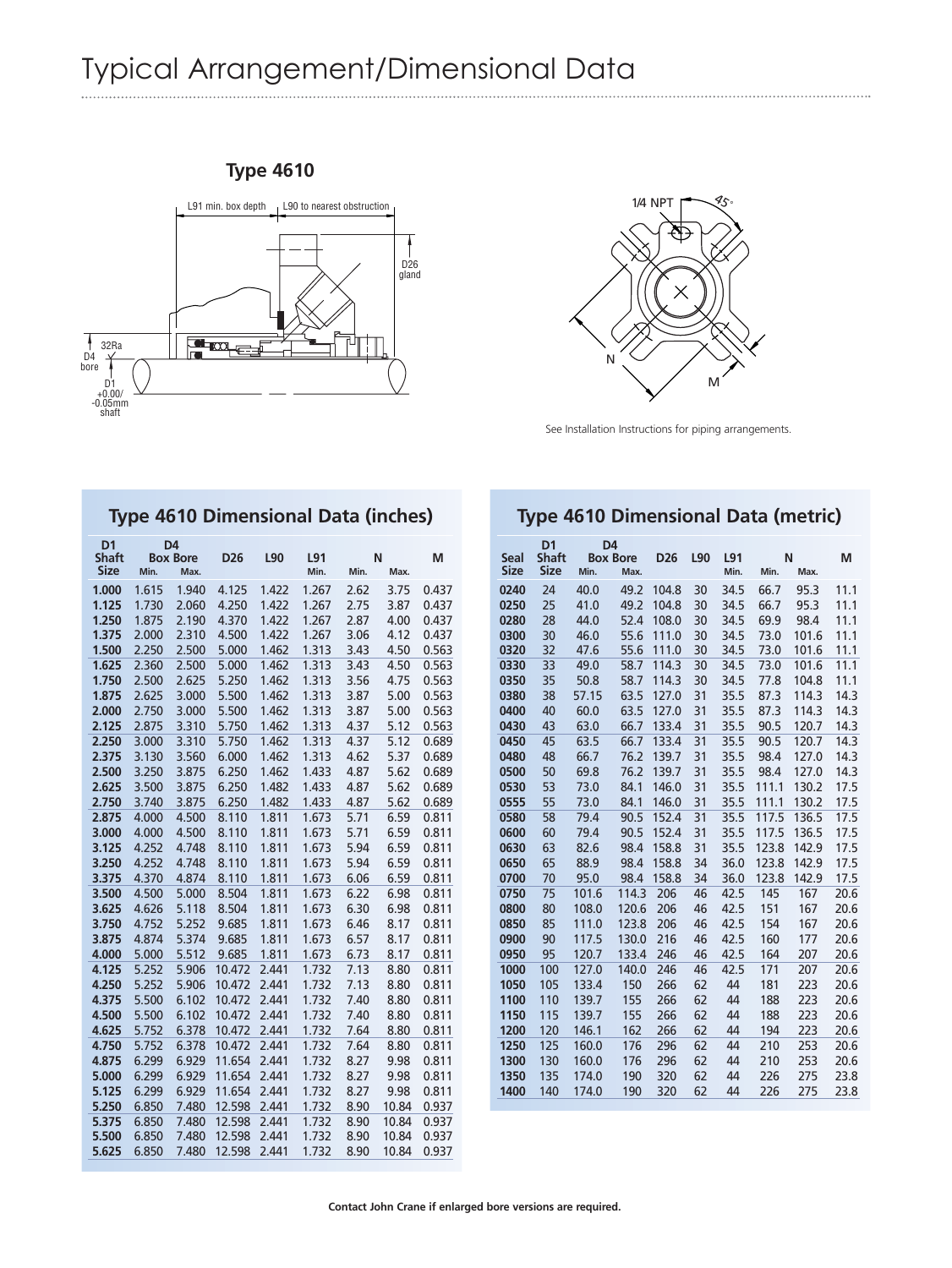#### **Type 4620P**





See Installation Instructions for piping arrangements.

|                                                                                                               |                                                                                                          |                                                                                                          |                                                                                                          |                                                                                                          | <b>Type 4620P Dimensional Data (inches)</b>                                                              |                                                                                              |                                                                                              |                                                                                                          |
|---------------------------------------------------------------------------------------------------------------|----------------------------------------------------------------------------------------------------------|----------------------------------------------------------------------------------------------------------|----------------------------------------------------------------------------------------------------------|----------------------------------------------------------------------------------------------------------|----------------------------------------------------------------------------------------------------------|----------------------------------------------------------------------------------------------|----------------------------------------------------------------------------------------------|----------------------------------------------------------------------------------------------------------|
| D <sub>1</sub><br><b>Shaft</b><br><b>Size</b>                                                                 | D4<br><b>Box Bore</b><br>Min.<br>Max.                                                                    |                                                                                                          | D <sub>26</sub>                                                                                          | L90                                                                                                      | L91<br>Min.                                                                                              | N<br>Min.                                                                                    | Max.                                                                                         | М                                                                                                        |
| $^*$ 1.000<br>1.125<br>1.250<br>1.375<br>1.500<br>1.625<br>1.750<br>1.875<br>2.000<br>2.125<br>2.250<br>2.375 | 1.625<br>1.750<br>1.875<br>2.000<br>2.250<br>2.375<br>2.500<br>2.625<br>2.750<br>2.875<br>3.000<br>3.125 | 1.889<br>2.015<br>2.294<br>2.421<br>2.680<br>2.812<br>2.918<br>2.918<br>3.015<br>3.360<br>3.485<br>3.610 | 4.000<br>4.125<br>4.250<br>4.375<br>4.875<br>5.000<br>5.250<br>5.250<br>5.500<br>5.859<br>6.500<br>6.500 | 2.000<br>2.125<br>2.125<br>2.125<br>2.187<br>2.187<br>2.187<br>2.187<br>2.375<br>2.375<br>2.475<br>2.528 | 1.635<br>1.603<br>1.603<br>1.603<br>1.680<br>1.680<br>1.680<br>1.680<br>1.711<br>1.711<br>1.711<br>1.711 | 2.80<br>2.93<br>3.21<br>3.34<br>3.60<br>3.77<br>3.87<br>3.87<br>4.00<br>4.47<br>4.57<br>4.72 | 3.25<br>3.38<br>3.50<br>3.63<br>4.13<br>4.25<br>4.50<br>4.50<br>4.75<br>4.91<br>5.55<br>5.55 | 0.525<br>0.525<br>0.525<br>0.525<br>0.525<br>0.562<br>0.562<br>0.562<br>0.562<br>0.687<br>0.687<br>0.687 |
| 2.500<br>2.625<br>2.750<br>*Utilises external holding clips                                                   | 3.375<br>3.687<br>3.687                                                                                  | 3.891<br>4.062<br>4.062                                                                                  | 6.750<br>6.750<br>6.750                                                                                  | 2.625<br>2.562<br>2.562                                                                                  | 1.703<br>1.727<br>1.727                                                                                  | 5.00<br>5.17<br>5.17                                                                         | 5.80<br>5.80<br>5.80                                                                         | 0.687<br>0.687<br>0.687                                                                                  |

|                                               |      | iype 4620P Dimensional Data (metric)      |                 |      |             |      |           |      |
|-----------------------------------------------|------|-------------------------------------------|-----------------|------|-------------|------|-----------|------|
| D <sub>1</sub><br><b>Shaft</b><br><b>Size</b> | Min. | D <sub>4</sub><br><b>Box Bore</b><br>Max. | D <sub>26</sub> | L90  | L91<br>Min. | Min. | N<br>Max. | M    |
| $*24.00$                                      | 41.0 | 48.0                                      | 101.6           | 50.8 | 41.5        | 71   | 83        | 13.3 |
| $*25.00$                                      | 41.0 | 48.0                                      | 101.6           | 50.8 | 41.5        | 71   | 83        | 13.3 |
| 28.00                                         | 44.0 | 51.2                                      | 104.8           | 54.0 | 40.7        | 74   | 86        | 13.3 |
| 30.00                                         | 46.0 | 58.3                                      | 108.0           | 54.0 | 40.7        | 82   | 89        | 13.3 |
| 32.00                                         | 47.6 | 58.3                                      | 108.0           | 54.0 | 40.7        | 82   | 89        | 13.3 |
| 33.00                                         | 50.8 | 61.5                                      | 111.1           | 54.0 | 40.7        | 85   | 92        | 13.3 |
| 35.00                                         | 50.8 | 61.5                                      | 111.1           | 54.0 | 40.7        | 85   | 92        | 13.3 |
| 38.00                                         | 57.2 | 68.1                                      | 123.8           | 55.5 | 42.7        | 91   | 105       | 13.3 |
| 40.00                                         | 60.0 | 71.4                                      | 127.0           | 55.5 | 42.7        | 96   | 108       | 14.3 |
| 43.00                                         | 63.5 | 74.1                                      | 133.4           | 55.5 | 42.7        | 98   | 114       | 14.3 |
| 45.00                                         | 63.5 | 74.1                                      | 133.4           | 55.5 | 42.7        | 98   | 114       | 14.3 |
| 48.00                                         | 66.7 | 74.1                                      | 133.4           | 55.5 | 42.7        | 98   | 114       | 14.3 |
| 50.00                                         | 69.9 | 76.6                                      | 139.7           | 60.3 | 43.5        | 102  | 121       | 14.3 |
| 53.00                                         | 73.0 | 85.3                                      | 148.8           | 60.3 | 43.5        | 114  | 125       | 17.5 |
| 55.00                                         | 73.0 | 85.3                                      | 148.8           | 60.3 | 43.5        | 114  | 125       | 17.5 |
| 58.00                                         | 79.4 | 91.7                                      | 165.1           | 64.2 | 43.5        | 120  | 141       | 17.5 |
| 60.00                                         | 79.4 | 91.7                                      | 165.1           | 64.2 | 43.5        | 120  | 141       | 17.5 |
| 63.00                                         | 85.7 | 98.8                                      | 171.5           | 66.7 | 43.3        | 127  | 147       | 17.5 |
| 65.00                                         | 85.7 | 98.8                                      | 171.5           | 66.7 | 43.3        | 127  | 147       | 17.5 |
| 70.00                                         | 93.6 | 103.2                                     | 171.5           | 65.1 | 43.9        | 131  | 147       | 17.5 |
| *Utilises external holding clips              |      |                                           |                 |      |             |      |           |      |

## **Type 4620P Dimensional Data (metric)**